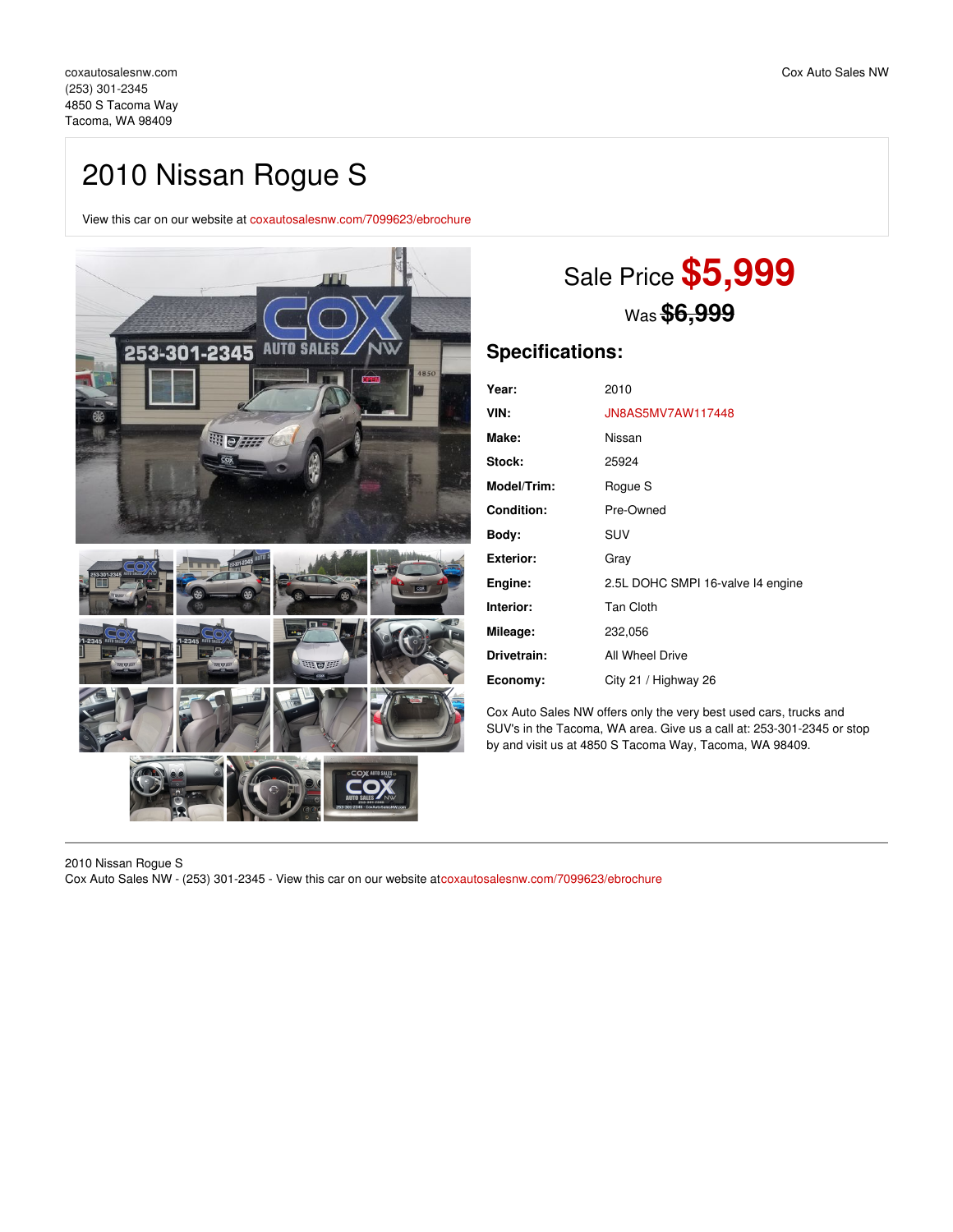

2010 Nissan Rogue S Cox Auto Sales NW - (253) 301-2345 - View this car on our website at[coxautosalesnw.com/7099623/ebrochure](https://coxautosalesnw.com/vehicle/7099623/2010-nissan-rogue-s-tacoma-wa-98409/7099623/ebrochure)